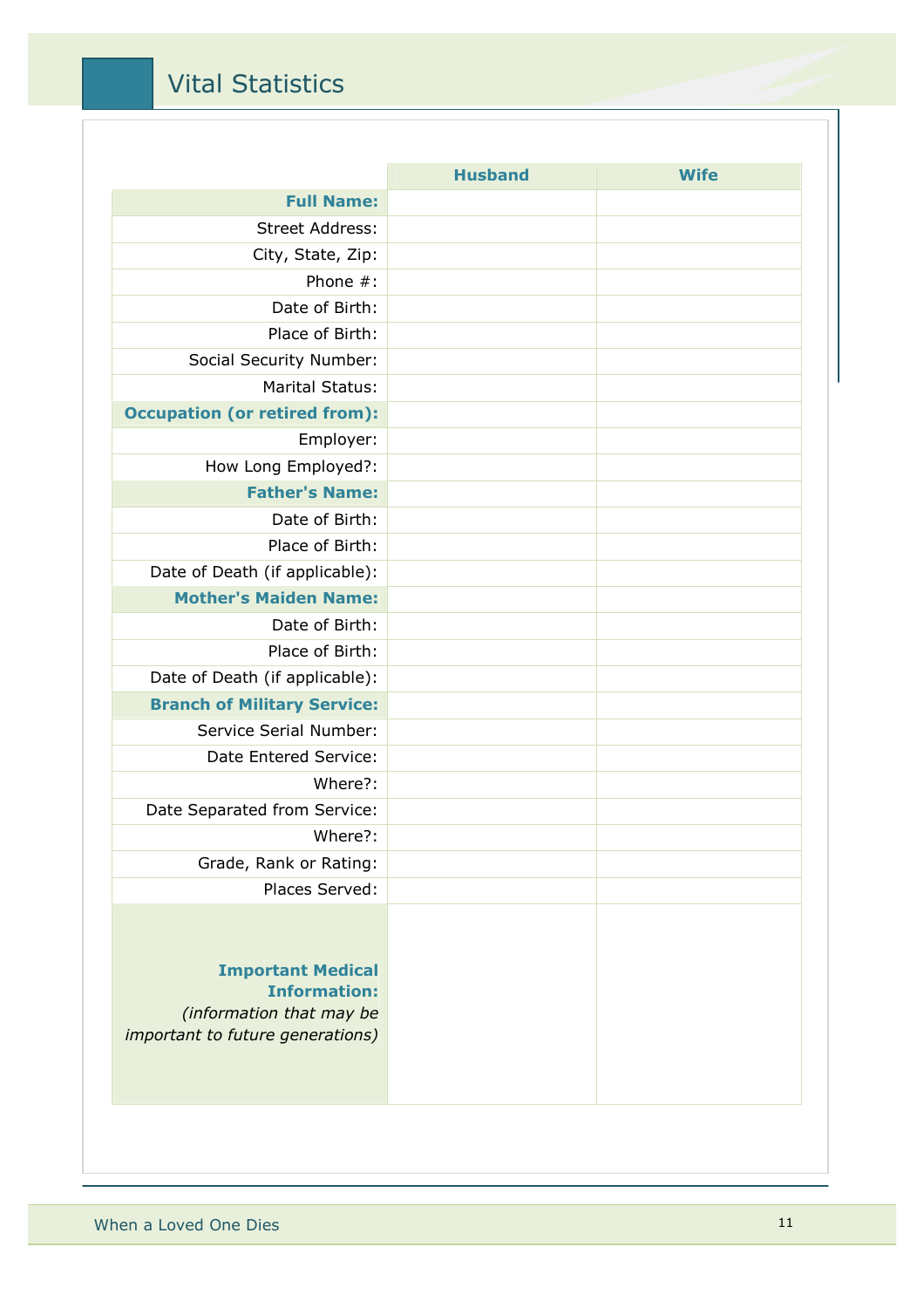## Funeral Instructions: Husband

| <b>Funeral Home:</b>                  |                         |
|---------------------------------------|-------------------------|
| Telephone Number                      |                         |
| Pre-Planned Arrangement?              | O Yes<br>O No           |
| <b>Burial or Cremation?</b>           | O Burial<br>O Cremation |
| Viewing?                              | O Yes<br>O No           |
| Type of Casket/Urn                    |                         |
| Open or Closed Casket?                | O Closed<br>O Open      |
| Appearance (clothing, jewelry)        |                         |
| <b>Special Requests</b>               |                         |
| <b>Funeral/ Memorial Service:</b>     | O Funeral<br>O Memorial |
| Where?                                |                         |
| Who Should Preside at the Service?    |                         |
| Pallbearers                           |                         |
| Requested Hymns/Scriptures            |                         |
| <b>Special Requests</b>               |                         |
| <b>Place of Interment:</b>            |                         |
| Location of Cemetery Deed or Contract |                         |
| Type of Headstone                     |                         |
| Epitaph                               |                         |
| <b>Special Requests</b>               |                         |
| <b>Obituary Notice:</b>               | O No<br>O Yes           |
| Donations in Lieu of Flowers?         | O Yes<br>To:<br>O No    |
| <b>Special Requests</b>               |                         |
| <b>Other Instructions:</b>            |                         |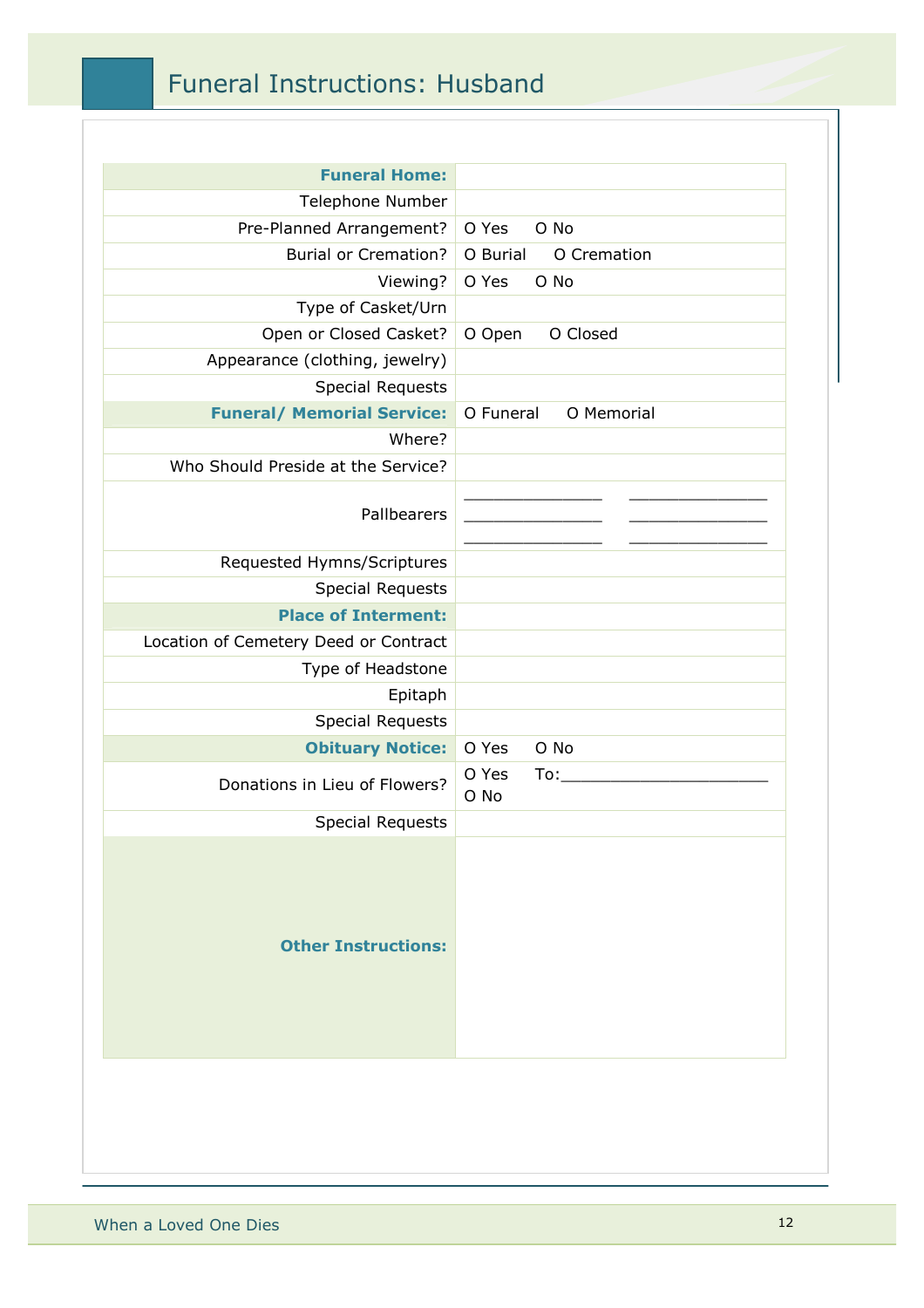### Funeral Instructions: Wife

| <b>Funeral Home:</b>                  |                         |
|---------------------------------------|-------------------------|
| <b>Telephone Number</b>               |                         |
| Pre-Planned Arrangement?              | O No<br>O Yes           |
| <b>Burial or Cremation?</b>           | O Burial<br>O Cremation |
| Viewing?                              | O Yes<br>O No           |
| Type of Casket/Urn                    |                         |
| Open or Closed Casket?                | O Closed<br>O Open      |
| Appearance (clothing, jewelry)        |                         |
| <b>Special Requests</b>               |                         |
| <b>Funeral/ Memorial Service:</b>     | O Funeral<br>O Memorial |
| Where?                                |                         |
| Who Should Preside at the Service?    |                         |
| Pallbearers                           |                         |
| Requested Hymns/Scriptures            |                         |
| <b>Special Requests</b>               |                         |
| <b>Place of Interment:</b>            |                         |
| Location of Cemetery Deed or Contract |                         |
| Type of Headstone                     |                         |
| Epitaph                               |                         |
| <b>Special Requests</b>               |                         |
| <b>Obituary Notice:</b>               | O No<br>O Yes           |
| Donations in Lieu of Flowers?         | O Yes<br>To:<br>O No    |
| <b>Special Requests</b>               |                         |
| <b>Other Instructions:</b>            |                         |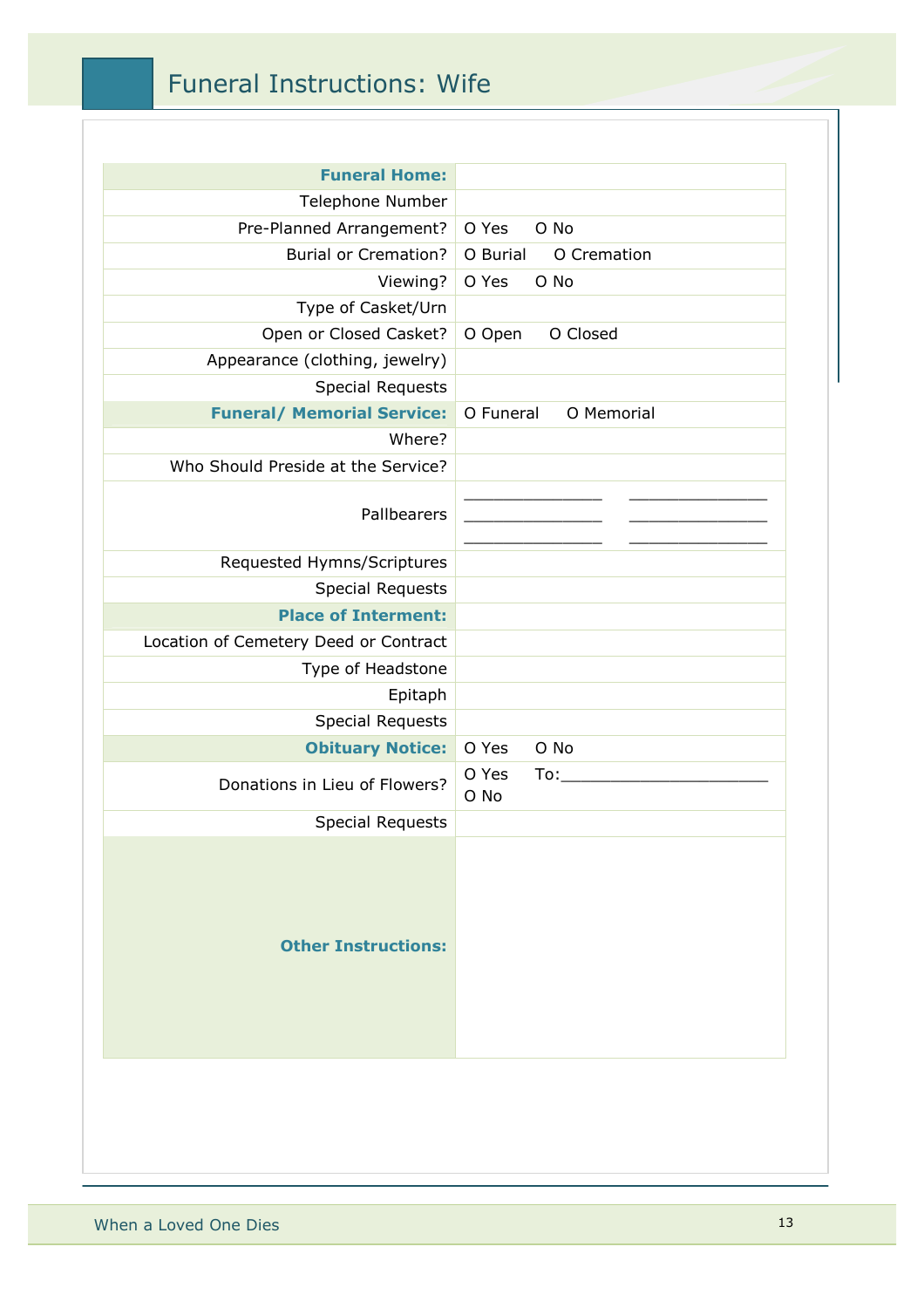# Historical Information for Obituary

|                                                       | <b>Husband</b> | <b>Wife</b> |
|-------------------------------------------------------|----------------|-------------|
| <b>Education Attained:</b>                            |                |             |
| Where:                                                |                |             |
| Degrees Held:                                         |                |             |
| Additional Information:                               |                |             |
| <b>Fraternity/Sorority:</b>                           |                |             |
| When:                                                 |                |             |
| Positions Held:                                       |                |             |
| Additional Information:                               |                |             |
| <b>Honor Society:</b>                                 |                |             |
| When:                                                 |                |             |
| Positions Held:                                       |                |             |
| <b>Additional Information:</b>                        |                |             |
| <b>Military Service:</b>                              |                |             |
| Years Served:                                         |                |             |
| Highest Rank Attained:                                |                |             |
| <b>Additional Information:</b>                        |                |             |
| <b>Occupational Information:</b>                      |                |             |
| <b>Public Offices Held:</b>                           |                |             |
| Where and When:                                       |                |             |
| Additional Information:                               |                |             |
| <b>Civic Offices Held:</b>                            |                |             |
| Where and When:                                       |                |             |
| Additional Information:                               |                |             |
| <b>Special Achievements or</b><br><b>Recognition:</b> |                |             |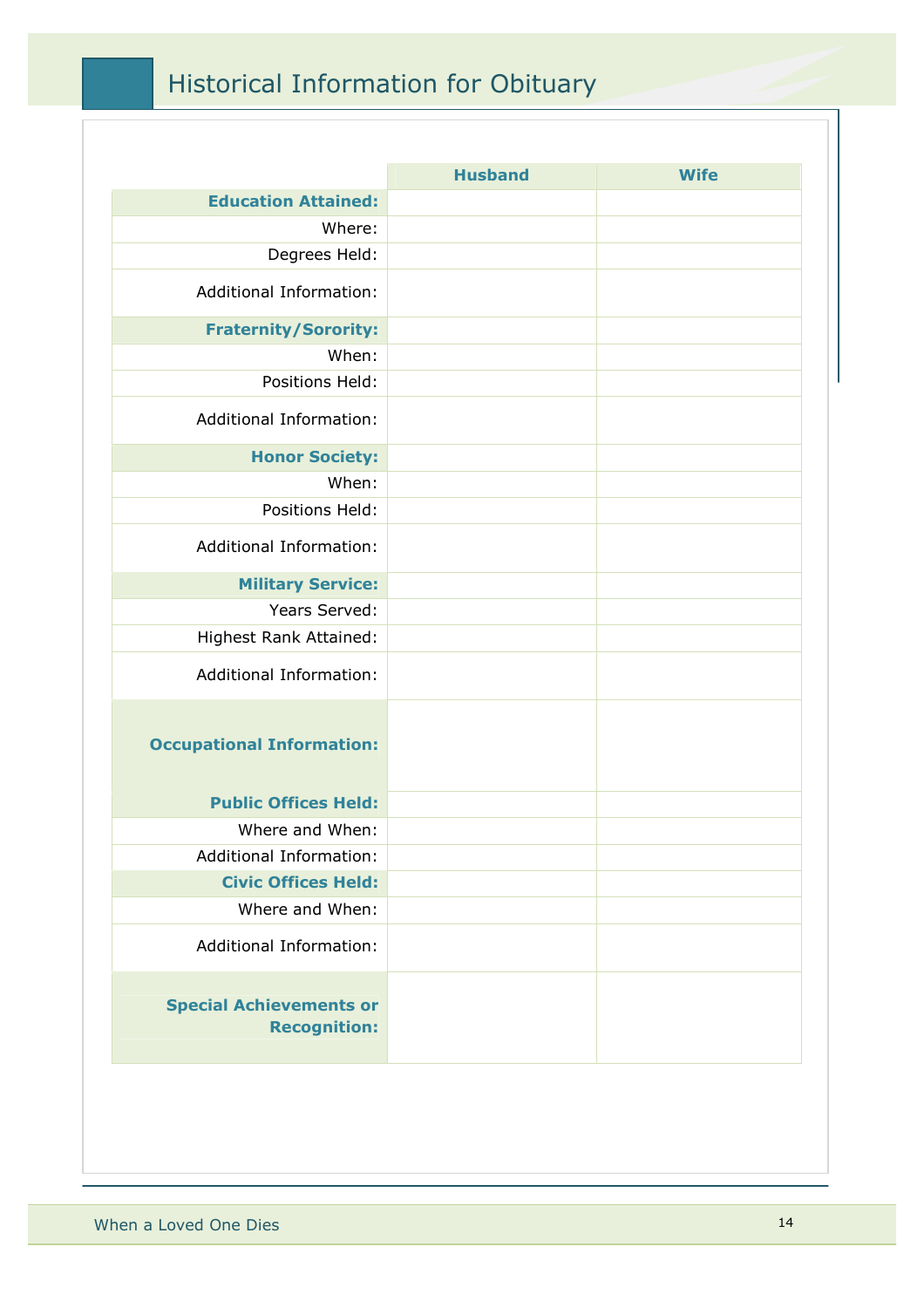## People and Organizations to Be Notified: Husband

#### **Children**

| Phone #: __________________   |
|-------------------------------|
|                               |
| Phone #: __________________   |
|                               |
| Phone #: ___________________  |
|                               |
| Phone #: ____________________ |
|                               |

### **People to Notify**

|                                | Phone #: ____________________  |
|--------------------------------|--------------------------------|
|                                |                                |
|                                |                                |
|                                | Phone #: ____________________  |
|                                |                                |
|                                |                                |
|                                | Phone #: ____________________  |
|                                |                                |
|                                |                                |
|                                | Phone #: _____________________ |
|                                |                                |
|                                |                                |
|                                |                                |
| <b>Organizations to Notify</b> |                                |
|                                |                                |
|                                | Phone #: _____________________ |
|                                |                                |

| Organization: New York Street, New York Street, New York Street, New York Street, New York Street, New York St                                                                                                                 | Phone $\#$ : |
|--------------------------------------------------------------------------------------------------------------------------------------------------------------------------------------------------------------------------------|--------------|
| Contact Person: The Contact Person and the Contact Person and the Contact Person and the Contact Person and the Contact Person and the Contact Person and the Contact Person and the Contact Person and the Contact Person and |              |
|                                                                                                                                                                                                                                | Phone $\#$ : |
|                                                                                                                                                                                                                                |              |
|                                                                                                                                                                                                                                |              |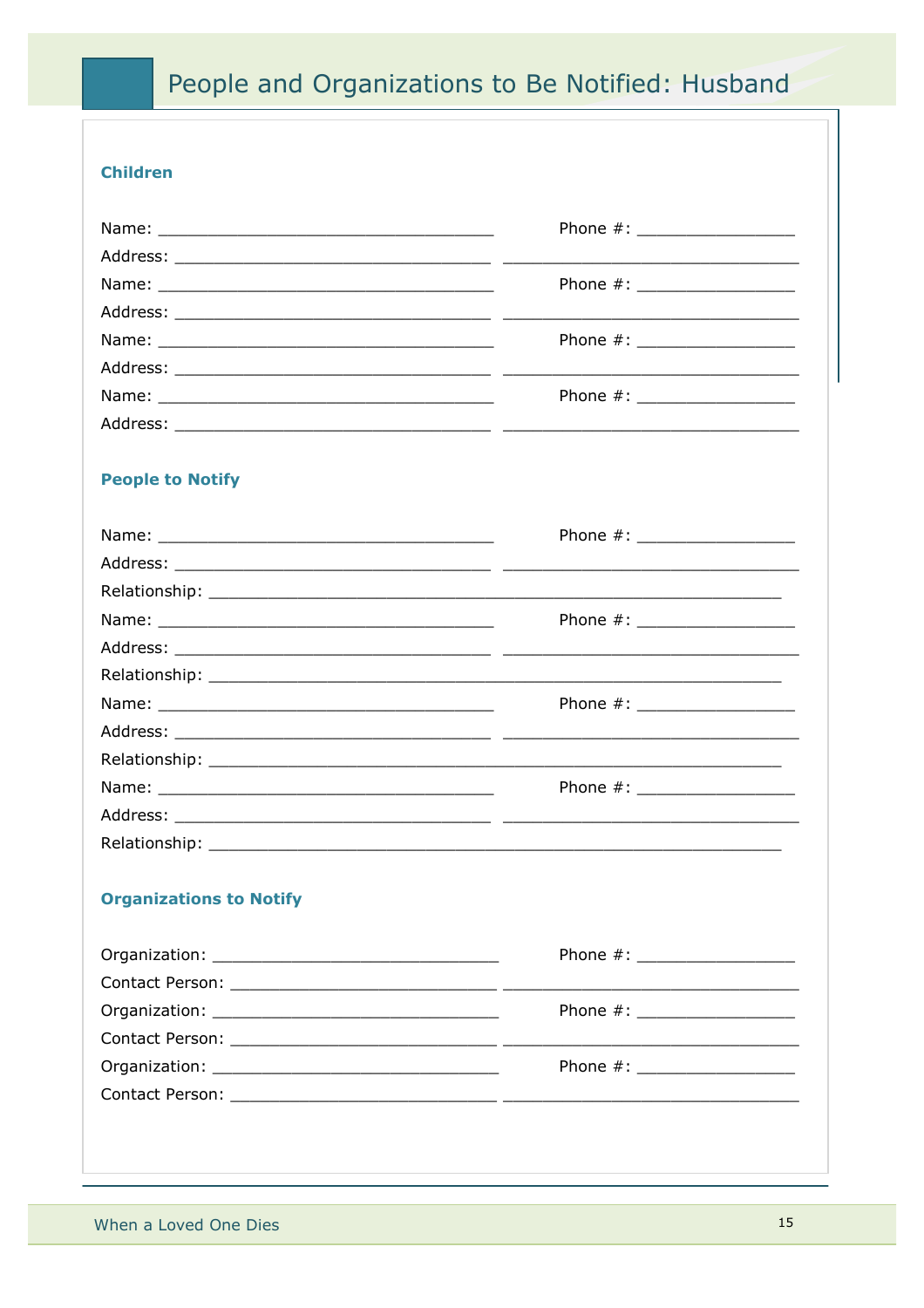## People and Organizations to Be Notified: Wife

#### **Children**

| Phone #: __________________   |
|-------------------------------|
|                               |
| Phone #: ___________________  |
|                               |
| Phone #: ____________________ |
|                               |
| Phone #: ____________________ |
|                               |

#### **People to Notify**

|                                | Phone #: ___________________   |
|--------------------------------|--------------------------------|
|                                |                                |
|                                |                                |
|                                | Phone #: ____________________  |
|                                |                                |
|                                |                                |
|                                | Phone #: ___________________   |
|                                |                                |
|                                |                                |
|                                | Phone #: _____________________ |
|                                |                                |
|                                |                                |
|                                |                                |
| <b>Organizations to Notify</b> |                                |
|                                |                                |
|                                | Phone #: _____________________ |
|                                |                                |
|                                | Phone $\#$ : $\qquad \qquad$   |

When a Loved One Dies

Organization: New York Street, New York Street, New York Street, New York Street, New York Street, New York Street, New York Street, New York Street, New York Street, New York Street, New York Street, New York Street, New

<u> 1989 - Johann John Harry Harry Harry Harry Harry Harry Harry Harry Harry Harry Harry Harry Harry Harry Harry Harry Harry Harry Harry Harry Harry Harry Harry Harry Harry Harry Harry Harry Harry Harry Harry Harry Harry Har</u>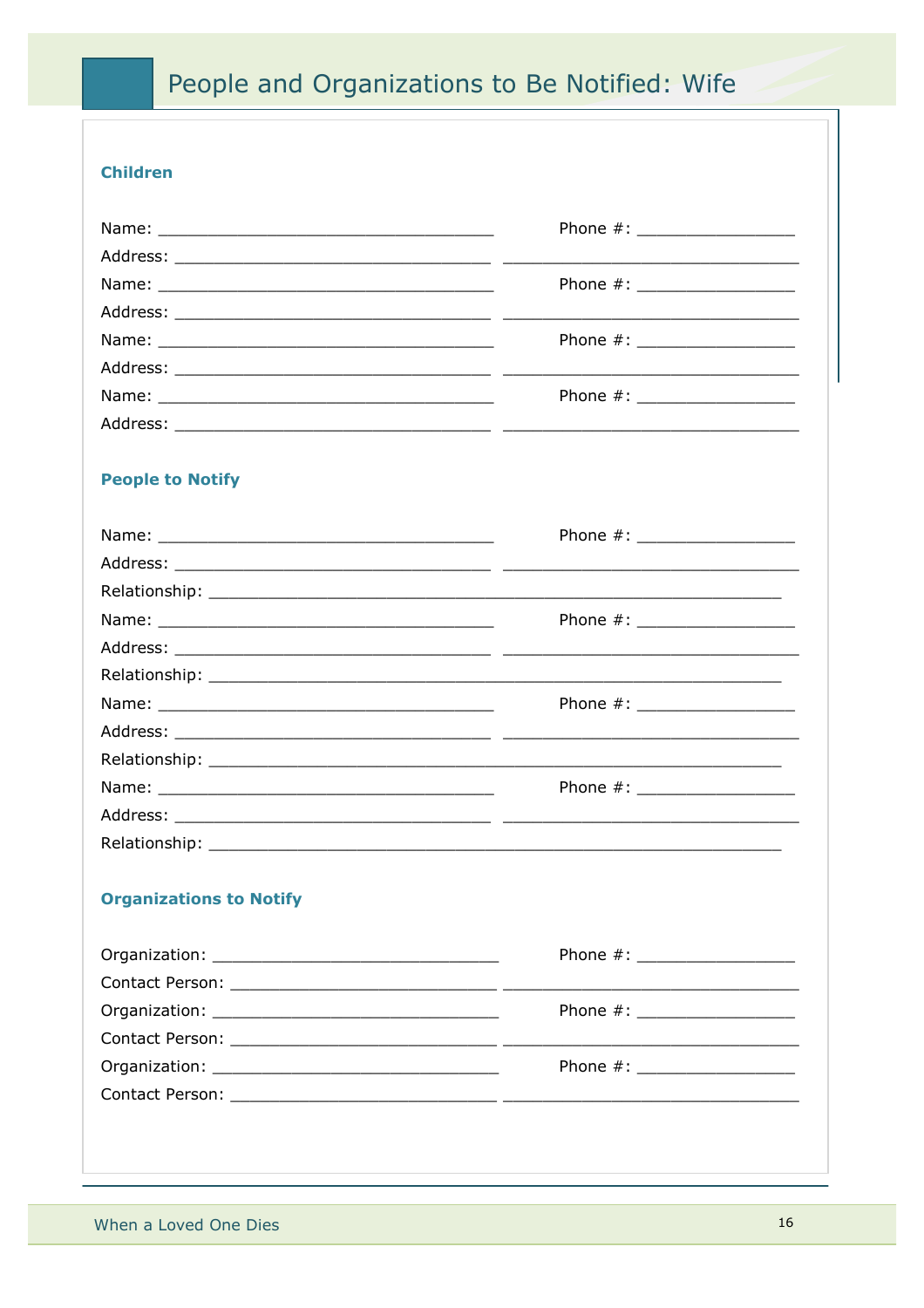## Document Checklist: Husband

| <b>Document</b>                        | <b>Location</b> |
|----------------------------------------|-----------------|
| <b>Personal:</b>                       |                 |
| <b>Birth Certificate</b>               |                 |
| Marriage License                       |                 |
| Pre- or Post-Nuptial Agreement         |                 |
|                                        |                 |
| Trust(s)                               |                 |
| Living Will/Powers of Attorney         |                 |
| Mortgage Papers                        |                 |
| Automobile Titles/Papers               |                 |
| <b>Income Tax Returns</b>              |                 |
| <b>Gift Tax Returns</b>                |                 |
| <b>Employee Benefit Documents</b>      |                 |
| Passport                               |                 |
| Military Records                       |                 |
| <b>Medical Records</b>                 |                 |
| Citizenship Papers                     |                 |
| Warranties                             |                 |
| <b>Current Bills</b>                   |                 |
| <b>Funeral/Burial Documents</b>        |                 |
|                                        |                 |
| <b>Business Ownership:</b>             |                 |
| Partnership/Incorporation Documents    |                 |
| Buy-Sell Agreement                     |                 |
| Section 303 Stock Redemption Agreement |                 |
| <b>Business Valuation/Appraisal</b>    |                 |
| <b>Business Tax Returns</b>            |                 |
|                                        |                 |
| <b>NOTES:</b>                          |                 |
|                                        |                 |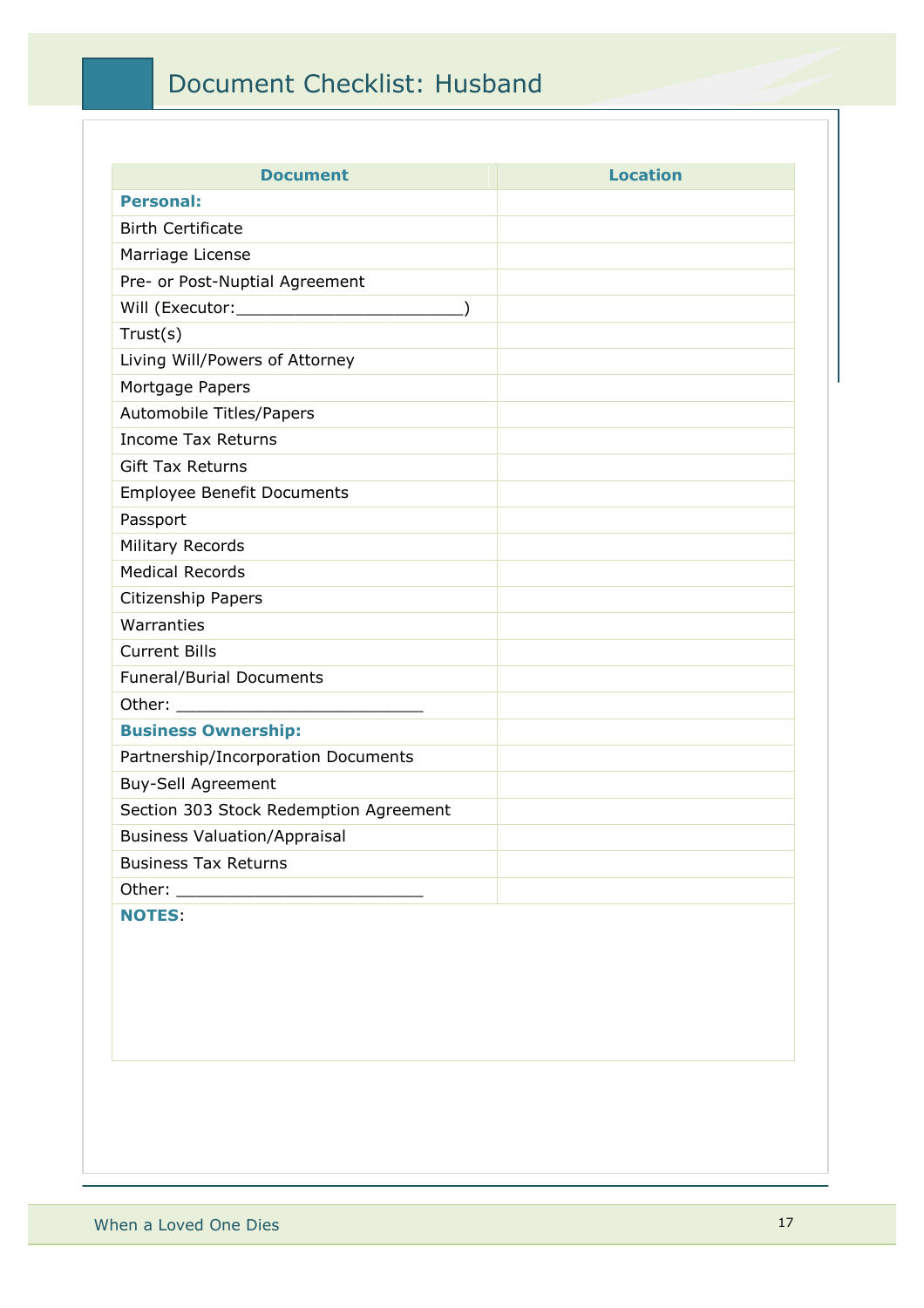### Document Checklist: Wife

| <b>Document</b>                        | <b>Location</b> |
|----------------------------------------|-----------------|
| <b>Personal:</b>                       |                 |
| <b>Birth Certificate</b>               |                 |
| Marriage License                       |                 |
| Pre- or Post-Nuptial Agreement         |                 |
|                                        |                 |
| Trust(s)                               |                 |
| Living Will/Powers of Attorney         |                 |
| Mortgage Papers                        |                 |
| Automobile Titles/Papers               |                 |
| <b>Income Tax Returns</b>              |                 |
| <b>Gift Tax Returns</b>                |                 |
| <b>Employee Benefit Documents</b>      |                 |
| Passport                               |                 |
| Military Records                       |                 |
| <b>Medical Records</b>                 |                 |
| Citizenship Papers                     |                 |
| Warranties                             |                 |
| <b>Current Bills</b>                   |                 |
| <b>Funeral/Burial Documents</b>        |                 |
|                                        |                 |
| <b>Business Ownership:</b>             |                 |
| Partnership/Incorporation Documents    |                 |
| Buy-Sell Agreement                     |                 |
| Section 303 Stock Redemption Agreement |                 |
| <b>Business Valuation/Appraisal</b>    |                 |
| <b>Business Tax Returns</b>            |                 |
|                                        |                 |
| <b>NOTES:</b>                          |                 |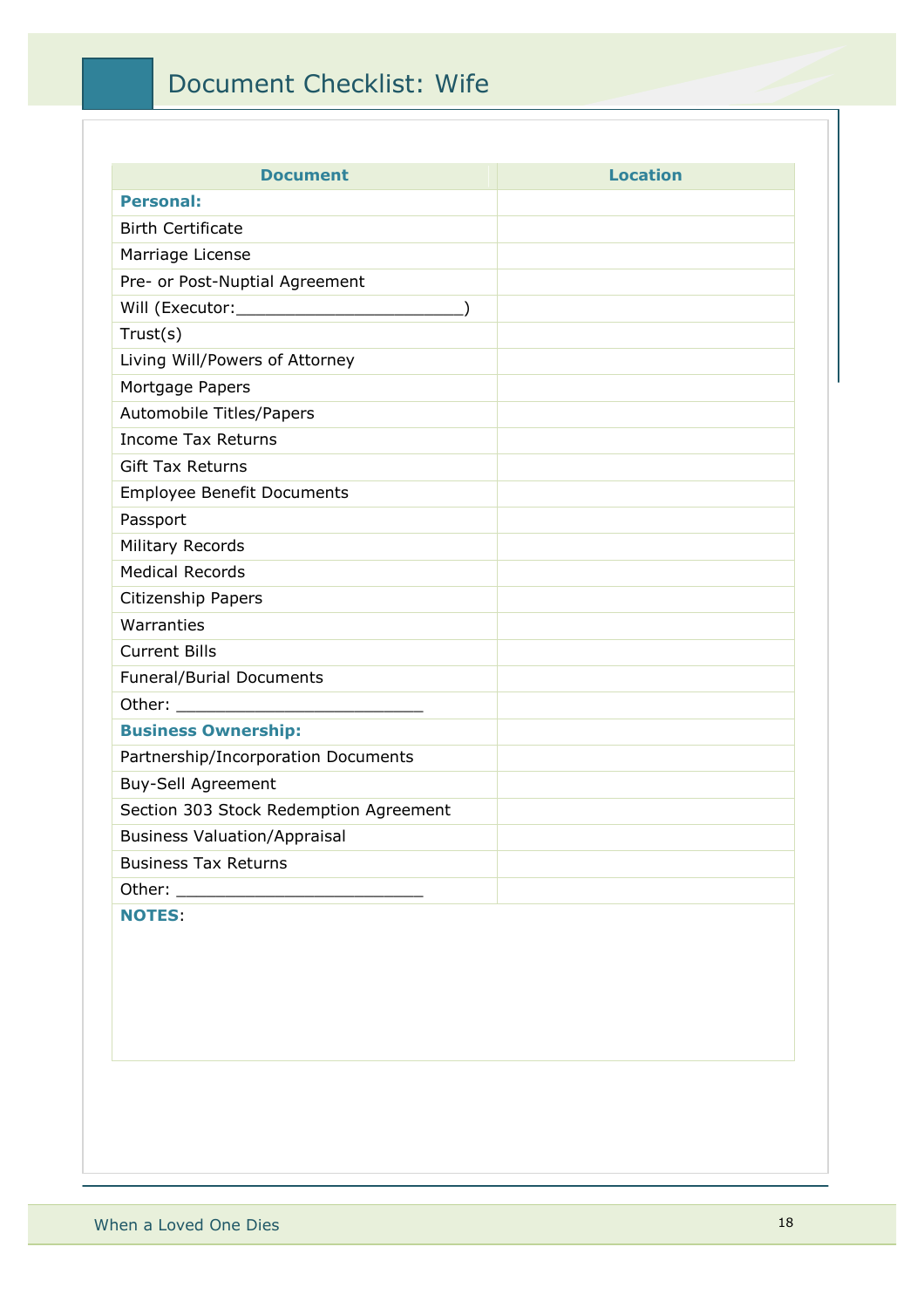## Banking and Insurance Information

|                             | <b>Husband</b> | Wife             |
|-----------------------------|----------------|------------------|
| <b>Bank Accounts:</b>       |                |                  |
| <b>Name of Bank:</b>        |                |                  |
| Branch:                     |                |                  |
|                             | O Checking #:  | O Checking #:    |
| Type and Account Number:    | O Savings #:   | O Savings #:     |
| <b>Name of Bank:</b>        |                |                  |
| Branch:                     |                |                  |
|                             | O Checking #:  | O Checking $#$ : |
| Type and Account Number:    | O Savings #:   | O Savings #:     |
| <b>Safety Deposit Box:</b>  |                |                  |
| Location and Box Number:    |                |                  |
| Key Location:               |                |                  |
| <b>Life Insurance:</b>      |                |                  |
| <b>Company Name:</b>        |                |                  |
| Policy Number and Location: |                |                  |
| Amount of Death Benefit:    |                |                  |
| <b>Company Name:</b>        |                |                  |
| Policy Number and Location: |                |                  |
| Amount of Death Benefit:    |                |                  |
| <b>Company Name:</b>        |                |                  |
| Policy Number and Location: |                |                  |
| Amount of Death Benefit:    |                |                  |
| <b>Company Name:</b>        |                |                  |
| Policy Number and Location: |                |                  |
| Amount of Death Benefit:    |                |                  |
| <b>Other Insurance:</b>     |                |                  |
| <b>Company Name:</b>        |                |                  |
| Policy Number and Location: |                |                  |
| Amount of Death Benefit:    |                |                  |
| <b>Company Name:</b>        |                |                  |
| Policy Number and Location: |                |                  |
| Amount of Death Benefit:    |                |                  |
|                             |                |                  |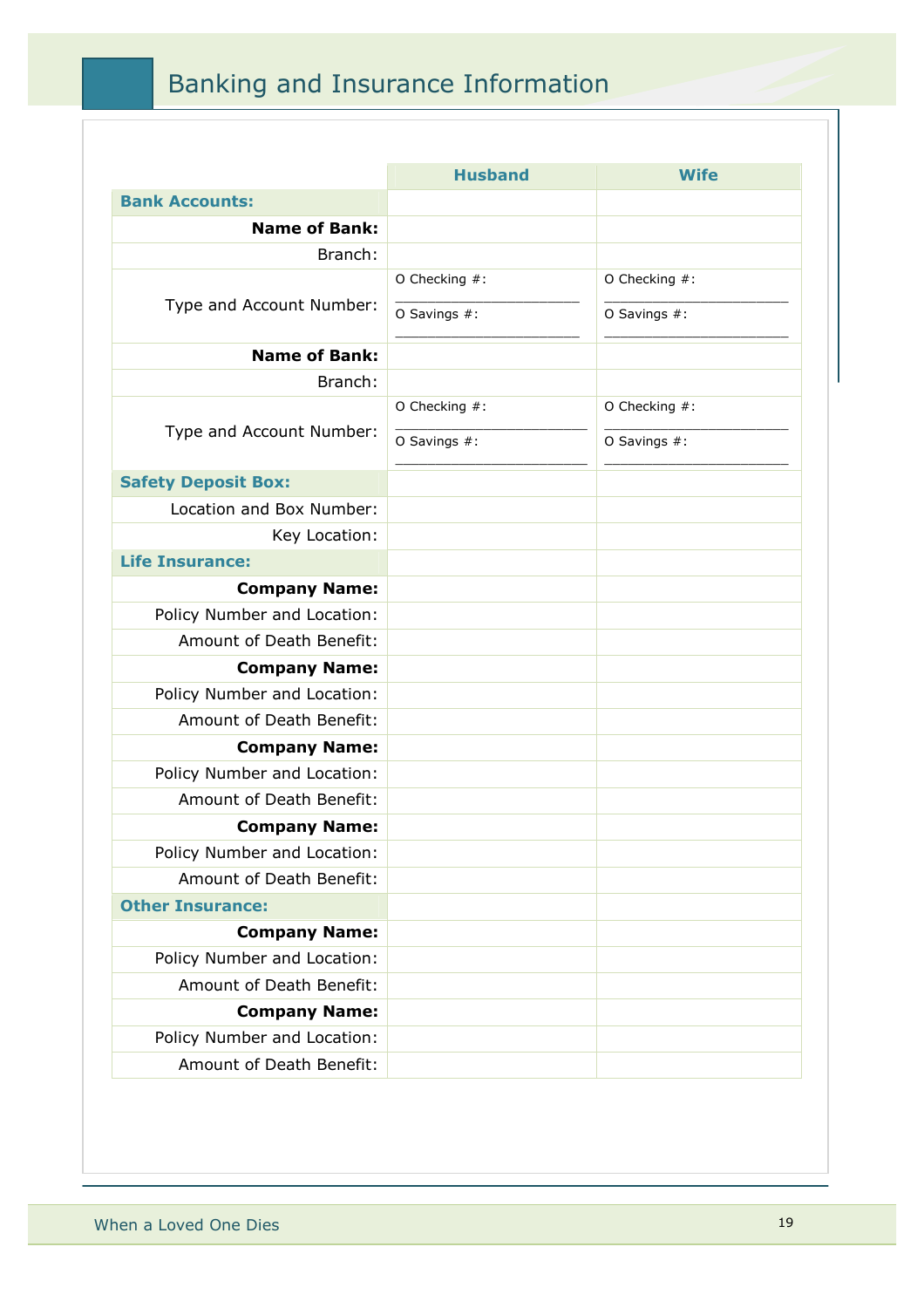### Distribution of Personal Items

| <b>Husband</b>          |          |                |  |
|-------------------------|----------|----------------|--|
| <b>Item Description</b> | Location | To Be Given To |  |
|                         |          |                |  |
|                         |          |                |  |
|                         |          |                |  |
|                         |          |                |  |
|                         |          |                |  |
|                         |          |                |  |
|                         |          |                |  |
|                         |          |                |  |
|                         |          |                |  |
|                         |          |                |  |
|                         |          |                |  |
|                         |          |                |  |
|                         |          |                |  |

| <b>Wife</b>             |          |                |
|-------------------------|----------|----------------|
| <b>Item Description</b> | Location | To Be Given To |
|                         |          |                |
|                         |          |                |
|                         |          |                |
|                         |          |                |
|                         |          |                |
|                         |          |                |
|                         |          |                |
|                         |          |                |
|                         |          |                |
|                         |          |                |
|                         |          |                |
|                         |          |                |
|                         |          |                |